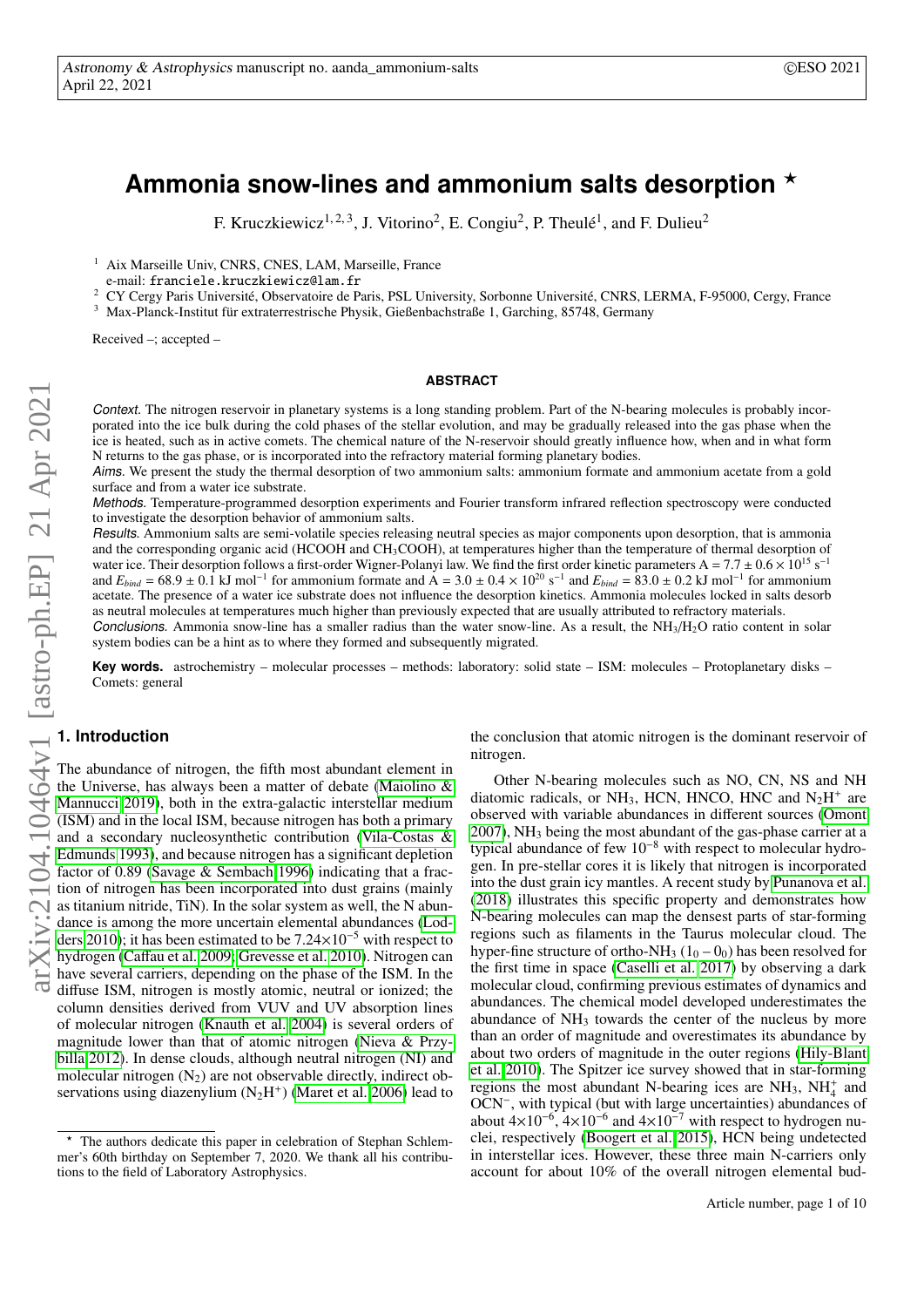get [\(Öberg et al. 2011\)](#page-9-14). The missing N may be partially in the form of  $N_2$ , but the latter is almost undetectable [\(Boogert et al.](#page-9-13) [2015\)](#page-9-13). In Young Stellar Objects and outflows, where the ice is sublimated by radiative or shock heating [\(Riaz et al. 2018;](#page-9-15) [Tafalla et al. 2010\)](#page-9-16), N-bearing molecules abundances increase but still cannot account for the initial atomic abundances. In the solar system, observations by the Rosetta mission have shown that for 67/P Churyumov-Gerasimenko, like for 1P/Halley before, cometary ices are depleted in nitrogen [\(Filacchione et al.](#page-9-17) [2019\)](#page-9-17). The COSIMA instrument on board measured an average N/C of  $0.035 \pm 0.011$ , which is similar to the ratio found in the insoluble organic matter extracted from carbonaceous chondrite meteorites and in most micrometeorites and interplanetary dust particles [\(Fray et al. 2017\)](#page-9-18). Comparing this ratio with the N/C value of  $0.29 \pm 0.12$  in the solar system [\(Lodders 2010\)](#page-9-3), we see that almost 90% of the nitrogen is missing. Recently, one of the missing reservoirs of nitrogen may have been found in comets, as the 3.2  $\mu$ m absorption band is likely to be due to ammonium salts [\(Altwegg et al. 2020;](#page-9-19) [Poch et al. 2020\)](#page-9-20), with the spectrum of comet 67/P having the same shape of a laboratory spectrum of ammonium formate mixed with pyrhotite grains. Ammonium salts are semi-volatile materials that desorb at higher temperatures than the more volatile  $NH_3$  and  $H_2O$  [\(Viti](#page-9-21) [et al. 2004\)](#page-9-21), which explains why they may have been missed by the COSIMA instrument. The temperature dependence of the solid to gas phase abundance ratio of each one of the reservoirs is fundamental to address the overall N budget. The solid phase abundance of each carrier is more easily quantified after its sublimation.

Indeed,  $NH<sub>3</sub>$  is central in ice chemistry [\(Theulé et al. 2013\)](#page-9-22), as it bears the lone pair of the N atom that favors the nucleophilic addition reaction with  $CO<sub>2</sub>$  giving ammonium carbamate  $NH_4$ <sup>+</sup>NH<sub>2</sub>COO<sup>-</sup> and carbamic acid NH<sub>2</sub>COOH [\(Bossa et al.](#page-9-23) [2008;](#page-9-23) [Noble et al. 2014;](#page-9-24) [Potapov et al. 2019\)](#page-9-25), and it acts as the base in acid-base reactions with HNCO [\(Mispelaer et al.](#page-9-26) [2012\)](#page-9-26), HCN [\(Noble et al. 2013\)](#page-9-27), HCOOH [\(Bergner et al. 2016\)](#page-9-28) and HCl, which gives the ammonium cyanate  $NH_4$ <sup>+</sup>OCN<sup>-</sup>, ammonium cyanide NH<sub>4</sub><sup>+</sup>CN<sup>-</sup>, ammonium formate NH<sub>4</sub><sup>+</sup>HCOO<sup>-</sup> and ammonium chloride  $NH_4$ <sup>+</sup> $Cl^-$  salts, respectively.

The  $NH<sub>3</sub>/NH<sub>4</sub><sup>+</sup>$  hydride is an important tracer of the chemical evolution of the solar system, as it is detected in the proto-solar nebula, in the solar system bodies and in planetary atmospheres [\(Caselli & Ceccarelli 2012\)](#page-9-29). This is why understanding how, and in which chemical form, it travels from the primitive molecular cloud until it is incorporated in other bodies is a key question toward understanding the complex history of the solar system formation.

Determination of the nitrogen  $^{14}N/^{15}N$  or the hydrogen H/D isotopic ratios in different bodies of the solar system provides important information regarding the solar system's origin [\(Caselli & Ceccarelli 2012\)](#page-9-29). The  $^{14}N/^{15}N$  ratio varies greatly from body to body in the solar system [\(Hily-Blant et al. 2013\)](#page-9-30): from an initial value of 441 (without corrections due to cosmic evolution) in the Solar nebula [\(Marty 2012\)](#page-9-31), the Earth atmosphere, with a value of 272 [\(Marty 2012\)](#page-9-31), and the solar system primitive objects, with a value of 140 in comets for all Nbearing species (HCN, CN, NH2) [\(Rousselot et al. 2014\)](#page-9-32) and values from 5 to 3000 in meteorites [\(Bonal et al. 2010\)](#page-9-33) enriched in <sup>15</sup>N. Similarly, the D/H ratio can vary significantly in different objects in the solar system, from carbonaceous chondrites to comets or planetary moons [\(Alexander et al. 2012\)](#page-9-34), and imposes constraints on the extent of their pre-solar heritage. The D/H exchange in ice is dominated by water, by its crystallization, and is more efficient for N-bearing and O-bearing molecules rather than for C-bearing molecules [\(Faure et al. 2015a](#page-9-35)[,b\)](#page-9-36).

To make these observations meaningful, it is important to retrace the journey of the main N-carriers from the pre-solar nebula (a cold, radiation rich environment, favoring isotopic fractionation) to the solar system bodies. Although  $\rm NH_3$  and  $\rm NH_4^+$  are the main observed carriers in ice, they account for less than 10 % of the overall nitrogen elemental budget [\(Öberg et al. 2011\)](#page-9-14); HCN or  $N_2$  are not detected in ices [\(Boogert et al. 2015\)](#page-9-13). While  $NH_3$  is a volatile species (it desorbs before or with water),  $NH_4^+$  is a refractory species, which has been detected in cometary spectra after the water ice has sublimated [\(Altwegg et al. 2020;](#page-9-19) [Poch et al.](#page-9-20) [2020\)](#page-9-20). Actually, the incorporation of nitrogen in the (acid) soluble or insoluble matter of chondrites, depends on the amount and form of N-bearing molecules inherited from the proto-solar nebula ice [\(Alexander et al. 2017\)](#page-9-37), and the insoluble organic matter may be an important source of Earth's volatile species.

This is why reliable modeling of disk chemistry is under development [\(Walsh et al. 2014;](#page-9-38) [Visser et al. 2018;](#page-9-39) [D'Angelo et al.](#page-9-40) [2019\)](#page-9-40), with the gas/surface exchange, through accretion and desorption, being an important part of the modeling. Although such a complete modeling is clearly out of the scope of this paper, we want to show how different treatments of the ammonia desorption can lead to different conclusions.

In its ammonium form, nitrogen is more refractory [\(Gálvez](#page-9-41) [et al. 2010\)](#page-9-41) and can be stored on grains in the inner side of the snow-line, which corresponds to the water ice mantle desorption. In the form of ammonium, the amount of nitrogen that can be incorporated into the planetesimals and later into primitive planetary atmospheres depends on its desorption mechanisms and is still an open question. Because of the temperature gradient in the protoplanetary disk, because of the migration of protoplanets in the disk and because this history can be traced through the  $15N/14N$  ratio [\(Caselli & Ceccarelli 2012\)](#page-9-29), the temperature dependence of the location of the different nitrogen carriers, compared to the water and methanol snow lines, is a fundamental step to understand planets formation [\(Vernazza et al. 2017\)](#page-9-42). To support observations and in situ space missions, like the Rosetta mission, it is important to characterize the desorption process of species, in addition to their temperature dependent IR spectra. So far, to our knowledge, only the desorption of the ammonium cyanide salt,  $NH<sub>4</sub><sup>+</sup>CN<sup>-</sup>$ , have been quantitatively studied [\(Noble](#page-9-27) [et al. 2013\)](#page-9-27).

In this paper, we conducted a laboratory study of the desorption of ammonium formate, NH<sub>4</sub><sup>+</sup>HCOO<sup>-</sup>, and ammonium acetate, NH<sup>4</sup> <sup>+</sup>CH3COO– , salts with and without a water ice substrate. We performed temperature-programmed desorption experiments to study both the desorption mechanism and the reactivity of the two salts during the desorption process, using an experimental setup mimicking the interstellar conditions. We describe the ultra-high vacuum apparatus along with the experimental protocol and data analysis in Section 2. In Section 3 we present the results of our two complementary techniques, infrared and mass spectroscopy. We discuss the results and try to answer the following questions: what are the binding energies? When are ammonium salts formed and destroyed? Is it the ions or neutrals that mostly desorb? Is the presence of water affecting the formation and desorption of salts? In Section 4, we discuss the astrophysical implications of ammonium salts desorption, especially in the context of planetary formation.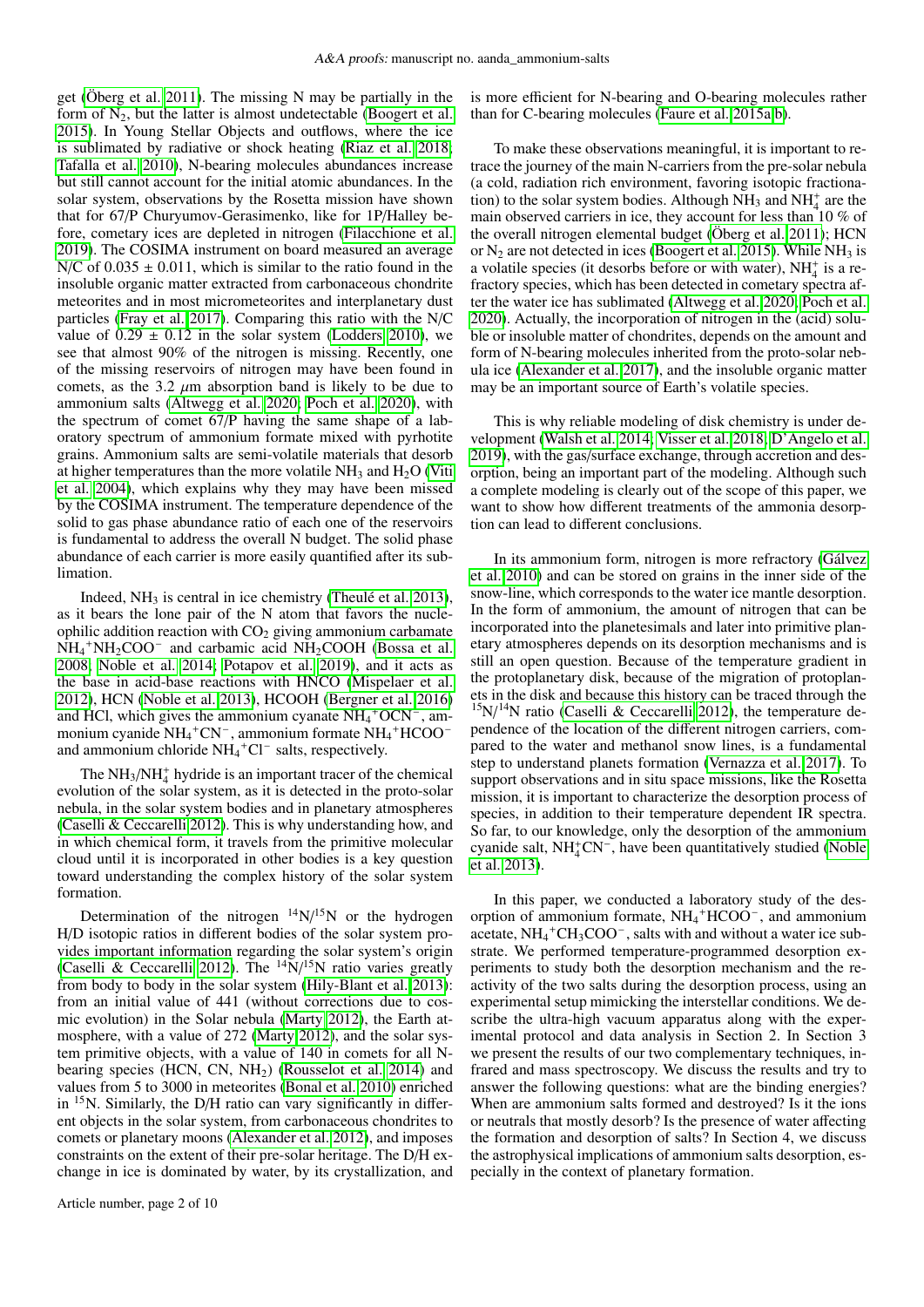# **2. Experimental**

All experiments were conducted with the novel multi-beam ultra-high vacuum (UHV) apparatus called VENUS (VErs les NoUvelles Synthèses) based in the LERMA laboratory at the CY Cergy Paris University. VENUS has been described in details elsewhere [Congiu et al.](#page-9-43) [\(2020\)](#page-9-43) and only a brief account of the most relevant aspects of the experimental setup is given here. The experiments were carried out under UHV conditions (base pressure  $2 \times 10^{-10}$  hPa at 10 K) in a stainless steel chamber. The sample holder is made of a circular copper mirror coated with gold, and mounted onto the cold head of a closed-cycle He cryostat. The sample temperature can be controlled in the  $7 - 400$  K range by using a regulated resistive heater clamped on the back of the sample holder. The ice analogs were prepared from gas condensation of molecular effusive beams aimed at close normal incidence onto the gold substrate or, in specific cases, on a slab of water ice deposited on the sample holder. The evolution of the ice during deposition was monitored by Fourier transform reflection absorption infrared spectroscopy (FT-RAIRS) using a Vertex 70 spectrometer. Once the desired ice thickness of a few layers was reached, the sample was analyzed by means of the Temperature-Programmed Desorption (TPD) technique.

The TPD technique is used to identify the nature of desorbing species by mass and it is also a powerful method to derive binding energies of molecules adsorbed on surfaces. The method consists in increasing gradually the temperature of the surface at a constant heating rate while registering the desorption signal (a mass spectrum) as a function of sample temperature. VENUS is equipped with a Hiden 51/3F quadrupole mass spectrometer (QMS) placed 5 mm in front of the sample to monitor gas phase species in the UHV chamber.

<span id="page-2-0"></span>Table 1. List of experiments and corresponding ice composition, thickness and deposition temperature.

| Exp. | Ice composition                       | Thickness<br>(monolayers) | $T_{dep}$<br>(K) |
|------|---------------------------------------|---------------------------|------------------|
|      | NH <sub>3</sub>                       | 6.5                       | 10               |
| ii   | <b>HCOOH</b>                          | 4.5                       | 10               |
| iii  | HCOOH : NH <sub>3</sub>               | 3.7:4.5                   | 10               |
| iv   | HCOOH : NH <sub>3</sub>               | 3.7:4.5                   | 120              |
| V    | $H_2O: HCOOH: NH3$                    | 15:3.7:4.5                | 120              |
| vi   | CH <sub>3</sub> COOH                  | 2.5                       | 120              |
| vii  | $H_2O:CH_3COOH$                       | 15:2.5                    | 10               |
| viii | CH <sub>3</sub> COOH: NH <sub>3</sub> | 2.5:4.5                   | 120              |

The desorption characteristics of pure ices and ice mixtures (NH<sub>3</sub>:HCOOH and NH<sub>3</sub>:CH<sub>3</sub>COOH) were investigated. An overview of the performed experiments is reported in Table [1.](#page-2-0) For the mixtures (Exp. iii, iv, v, vii, viii), the proportion of ammonia was set to be 20% higher which should favor the reaction with the acid, the same will occur in the ISM conditions since ammonia is an abundant constituent of interstellar ices which correspond to a fraction of a few percent of the ice, whereas acids are suspected to be around one percent [\(Boogert et al. 2015\)](#page-9-13). The heating ramp was set to 0.2  $\tilde{K}$  s<sup>-1</sup> for all experiments, with each TPD starting from the deposition temperature. In the figures of this paper, the notation  $\{sampleA + sampleB\}_{A:B}^T$  is used to indicate that the gases were co-deposited at temperature T and the estimated final thickness of each sample is A : B, expressed in monolayers (ML), where 1 ML =  $10^{15}$  molecules cm<sup>-2</sup>. As an example  $\{HCOOH + NH_3\}_{3.7,4.5ML}^{10K}$  means that we have co-<br>deposited 3.7 ML of HCOOH and 4.5 ML of NH<sub>3</sub> at 10 K on the



<span id="page-2-1"></span>Fig. 1. RAIRS spectra of experiments related to the formation of ammonium formate. The bands highlighted by stars (\*) correspond to the absorption features of neutral molecules,  $NH<sub>3</sub>$  and HCOOH. When these two species are co-deposited, vibrations of the molecular ions  $(NH<sub>4</sub><sup>+</sup>)$ and  $\text{HCOO}^-$ ) appear ( $\downarrow$ ), suggesting the formation of ammonium formate.

gold-coated target. The average  $H_2O$  ice coverage in ISM is supposed to be from a sub-monolayer regime up to 30 ML [\(Potapov](#page-9-44) [et al. 2020\)](#page-9-44), or even to a few hundreds according to some authors. Here the final thickness of the samples does not exceed 10 ML in the experiments without water and 25 ML in the experiment with water (Exp. v), which is a good approximation to the ISM conditions.

### **3. Results**

### 3.1. Desorption of ammonium formate

### 3.1.1. Pure ices:  $HCOOH$  and  $NH<sub>3</sub>$

The IR spectra of pure  $NH_3$  and HCOOH are showed in Fig. [1.](#page-2-1) The attributed absorption bands are listed in Table [2.](#page-3-0) Both spectra were recorded at the end of the deposition of each species carried out at 10 K. The film thickness in all experiments corresponds to a few monolayers  $(6.5 \text{ ML}$  for NH<sub>3</sub> and 4.5 ML for HCOOH), for this reason the IR spectrum recorded is at the limit of signal-to-noise ratio of the spectrometer. The IR spectrum of solid NH<sub>3</sub> is well documented in the literature (D'Hendecourt  $\&$ [Allamandola 1986;](#page-9-45) [Sandford & Allamandola 1993;](#page-9-46) [Noble et al.](#page-9-27) [2013;](#page-9-27) [Bouilloud et al. 2015\)](#page-9-47), and here we can distinguish two important bands: the NH<sub>3</sub>  $v_3$  and  $v_4$  modes at 3375 cm<sup>-1</sup> and 1641 cm<sup>-1</sup> respectively indicated by stars (\*) on the figure 1641 cm<sup>−</sup><sup>1</sup> , respectively, indicated by stars (\*) on the figure. There is also a feature around 3200 cm<sup>−</sup><sup>1</sup> attributed to crystalline water that grows on the window of the IR detector itself, located outside of the experimental chamber. This band is likely to affect the spectrum in its surroundings so extreme care was taken in analyzing features in the vicinity of 3200 cm<sup>−</sup><sup>1</sup> under our experimental conditions.

The IR properties of HCOOH were studied in details in [Bisschop et al.](#page-9-48) [\(2007\)](#page-9-48). The formic acid spectrum in Fig. [1](#page-2-1) displays two bands at 1743 and 1222 cm<sup>-1</sup>. The prominent peak at  $1743 \text{ cm}^{-1}$  originates from the  $v(C=O)$  stretching vibration, while the band at 1222 cm<sup>-1</sup> is due to the  $v(C-O)$  stretching mode of HCOOH mode of HCOOH.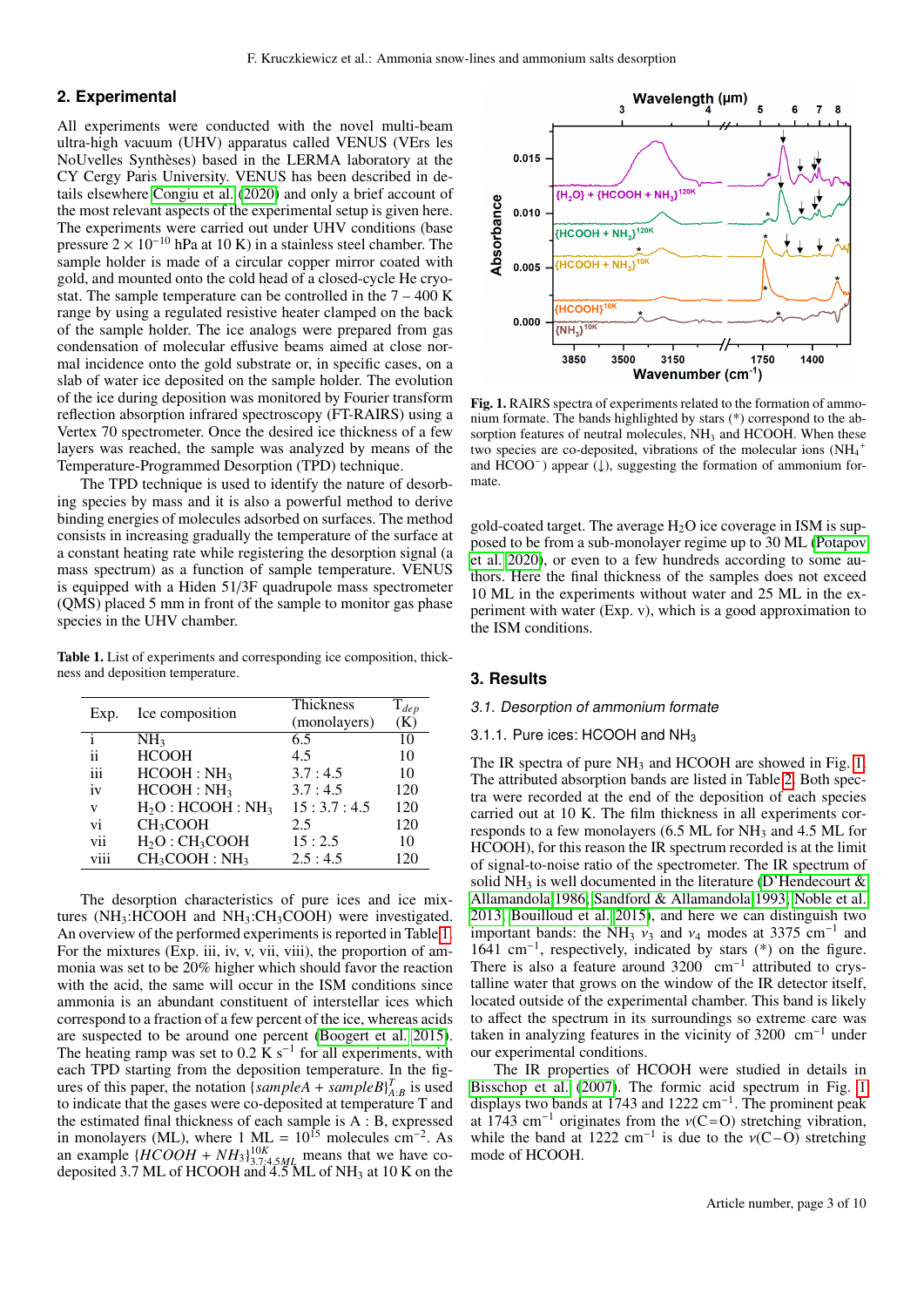<span id="page-3-0"></span>

| <b>Table 2.</b> IR band assignments (cm <sup>-1</sup> ) of NH <sub>3</sub> , HCOOH, and CH <sub>3</sub> COOH as pure ices and as ice mixtures (D'Hendecourt & Allamandola 1986; |
|---------------------------------------------------------------------------------------------------------------------------------------------------------------------------------|
| Sandford & Allamandola 1993; Noble et al. 2013; Bouilloud et al. 2015; Bisschop et al. 2007; Hellebust et al. 2007; Gálvez et al. 2010; Bahr et al.                             |
| 2006; Ito & Bernstein 1956; Sivaraman et al. 2013).                                                                                                                             |

| Mode                                          | NH <sub>3</sub> | <b>HCOOH</b> |       | HCOOH:NH <sub>3</sub>    | $H2O$ :HCOOH:NH <sub>3</sub> |         | CH <sub>3</sub> COOH | CH <sub>3</sub> COOH:NH <sub>3</sub> |
|-----------------------------------------------|-----------------|--------------|-------|--------------------------|------------------------------|---------|----------------------|--------------------------------------|
|                                               | (i)             | (ii)         | (iii) | (iv)                     | (v)                          | $(v_i)$ | (vii)                | (viii)                               |
| $NH3$ ( $v4$ , NH bend)                       | 1641            |              |       |                          |                              |         |                      |                                      |
| $NH3$ ( $v3$ , NH bend)                       | 3375            |              | 3380  | $\overline{\phantom{0}}$ |                              |         |                      |                                      |
| $HCOOH (v, C-O st)$                           |                 | 1222         | 1216  | -                        | $\overline{\phantom{0}}$     |         |                      |                                      |
| $HCOOH (v, C=O st)$                           |                 | 1743         | 1730  | 1710                     | 1697                         |         |                      |                                      |
| $HCOO^{-}$ ( $v_4$ , C – O s-st)              |                 |              | 1346  | 1353                     | 1353                         |         |                      |                                      |
| $HCOO^-$ ( $\delta$ , CH st)                  |                 |              | 1382  | $\overline{\phantom{a}}$ | 1384                         |         |                      |                                      |
| $NH_4$ <sup>+</sup> ( $\nu_4$ , NH bend)      |                 |              | 1487  | 1475                     | 1482                         |         |                      | 1500                                 |
| $HCOO^{-}$ ( $v_2$ , C-O a-st)                |                 |              | 1579  | 1621                     | 1608                         |         |                      |                                      |
| $CH_3COOH (v, C=O st)$                        |                 |              |       |                          |                              | 1724    | 1716                 | 1700                                 |
| $CH_3COOH$ (v, $C=O$ a-st)                    |                 |              |       |                          |                              | 1643    | 1655                 |                                      |
| $CH_3COOH$ ( $\delta$ , CH <sub>3</sub> a-st) |                 |              |       |                          |                              | 1413    | 1428                 |                                      |
| $CH_3COOH (v, C-O st)$                        |                 |              |       |                          |                              | 1307    | 1290                 | 1292                                 |
| $CH_3COO^-$ (v, C=O st)                       |                 |              |       |                          |                              | -       |                      | 1575                                 |
| $CH_3COO^{-}$ (v, C=O a-st)                   |                 |              |       |                          |                              |         |                      | 1428                                 |
|                                               |                 |              |       |                          |                              |         |                      |                                      |

Figure [2](#page-4-0) presents the TPD profiles of the experiments involving HCOOH and  $NH<sub>3</sub>$ . The left panels, (a) and (c), show the desorption of pure species deposited directly onto the gold substrate. In the case of pure  $NH_3$ , in addition to the parent ion  $NH_3^+$ , the fragment ion  $\overline{NH}_2^+$  was also monitored by the quadrupole mass spectrometer. The resulting TPD mass spectrum shows the desorption of the parent molecule  $(m/z = 17)$  and the fragment at  $m/z = 16$ , with both maxima of desorption peaking at around 94 K. These two mass signals always present a constant ratio of  $~\sim$ 2:1. We point out that the ratio of fragments depends on the kinetic energy of ionizing electrons, which is set to 30 eV in our spectrometer, thus lower than the typical value of 70 eV. The value of 30 eV was chosen to optimize the stability of the system and reduce fragmentation.

In the interstellar medium, a key parameter that governs the chemical abundance in the solid and in the gas phase is the residence time of species on the dust-grain surface determined by their desorption rate. In an out-of-equilibrium treatment desorption from a surface, considering an open volume, the rate of the desorption,  $\frac{dN}{dT}$ , can be described by the Wigner-Polanyi equation:

$$
-\frac{dN}{dt} = k_{des}N^n \tag{1}
$$

where  $k_{des}$  is the desorption rate constant,  $N$  is the number of adsorbed molecules, *n* is the order of the reaction and the minus sign accounts for the loss of molecules from the surface. For a thermal desorption, *kdes* depends on the binding energy of the specific species adsorbed, and is given by an Arrhenius law:

<span id="page-3-1"></span>
$$
-\frac{dN}{dt} = A \exp\left(-\frac{E_{bind}}{RT}\right)N^n.
$$
 (2)

Here *A* is a pre-exponential factor, E*bind* is the binding energy of the species, *R* is the gas constant and *T* is the surface temperature. During a TPD experiment the sample is heated at a constant rate  $\frac{dT}{dt} = \bar{\beta}$  and Equation [\(2\)](#page-3-1) can be rearranged in terms of the temperature and  $\beta$  to derive the kinetic parameters A and  $E_{\text{dust}}$ temperature and  $\beta$  to derive the kinetic parameters, A and  $E_{bind}$ , from the experimental data:

<span id="page-3-2"></span>
$$
-\frac{d\theta}{dT} = \frac{A}{\beta} \exp\left(\frac{-E_{bind}}{RT}\right) \theta^n,
$$
\n(3)

Article number, page 4 of 10

where  $\frac{d\theta}{dT}$  is the desorption rate (ML K<sup>-1</sup>), *A* a preexponential factor in  $s^{-1}$ , for a first order desorption  $n = 1, \theta$ <br>is the surface coverage in ML. E<sub>kind</sub> is the binding energy for is the surface coverage in ML, E*bind* is the binding energy for desorption (J mol<sup>-1</sup>), *R* is the gas constant (J K<sup>-1</sup> mol<sup>-1</sup>), and *T* is the temperature of the surface (K).

To obtain the binding energies and pre-exponential factors from the TPD curves from Equation [3,](#page-3-2) a standard minimization of  $\chi^2$  is used, which reflects the sum of the squares of the differences between the experimental profiles and calculated ones ferences between the experimental profiles and calculated ones [\(Acharyya et al. 2007\)](#page-9-53). The values of desorption rate as a function of the temperature and the surface coverage were obtained directly from the experimental data. In order to work with only the binding energy as a free parameter during the fit, we used the method proposed by [Noble et al.](#page-9-27) [\(2013\)](#page-9-27), where the preexponential factor value is fixed. We start assuming that the lattice vibrational frequency of the solids is  $10^{13}$  s<sup>-1</sup>. However, if the number of vibrational modes of the molecule increases, as is the case of molecules with a larger number of atoms, the lattice vibrational frequency also tends to increase and the value of the pre-exponential factor has to be optimized and increased gradually in order to reduce the  $\chi^2$  value.<br>
Using this approach, the couple bit

Using this approach, the couple binding energy and preexponential factor were estimated assuming a 1st-order process  $(n = 1)$  for pure NH<sub>3</sub>:  $E_{bind} = 25.5 \pm 0.1 \text{ kJ} \text{ mol}^{-1}$  and  $\hat{A} = 1.0$  $\pm$  0.2 × 10<sup>13</sup> s<sup>-1</sup>. These values are consistent with those previously published in the literature [\(Ulbricht et al. 2006;](#page-9-54) [Noble et al.](#page-9-27) [2013;](#page-9-27) [Martín-Doménech et al. 2014\)](#page-9-55) and are reported with our other values in Table [3.](#page-4-1)

Panel c) of Figure [2](#page-4-0) displays the TPD curve of pure formic acid. Two desorption components, at 138 and 152 K, can be distinguished in the spectra possibly because of the formation of different phases of formic acid with an amorphous and a crystalline structure. The desorption behavior of formic acid was studied previously by [Bahr et al.](#page-9-56) [\(2005\)](#page-9-56); [Hellebust et al.](#page-9-49) [\(2007\)](#page-9-49) and recently by [Chaabouni et al.](#page-9-57) [\(2020\)](#page-9-57). Dimeric HCOOH can be present in the gas phase and remains in this form as an amorphous film during deposition being later converted into a crystalline film during annealing [\(Hellebust et al. 2007\)](#page-9-49).

Formic acid dissociates into several fragments in our experiments, but here only the three major fragments are shown (Fig. [2.](#page-4-0)c). The fragment at  $m/z = 46$  is related to the ionized parent molecule HCOOH<sup>+</sup>, while the fragment of higher inten-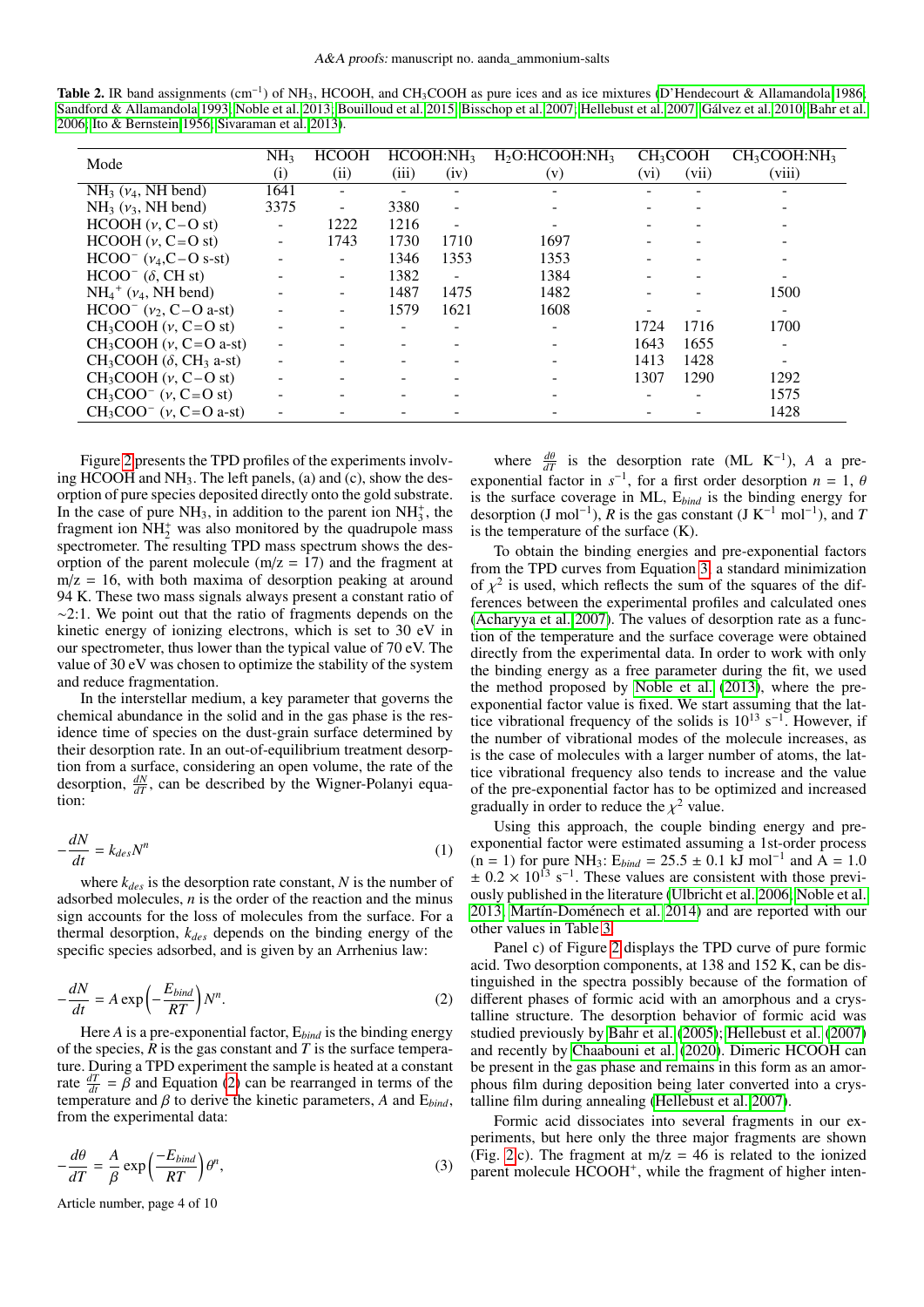

<span id="page-4-0"></span>Fig. 2. Left panels: TPD spectra of (a) pure NH<sub>3</sub> and (c) pure HCOOH. Right panels: TPD spectra of mixed NH<sub>3</sub> and HCOOH (b) without and (d) with a substrate of water. The desorption component around 208 K traces the desorption of NH<sub>4</sub>+HCOO<sup>-</sup> and the ratio between its fragments, similar to those of pure molecules, indicates the dissociation of the salt during the desorption process back into the components,  $NH<sub>3</sub>$  and HCOOH.

<span id="page-4-1"></span>Table 3. Kinetic parameters for the desorption of ammonium salts and their neutral components compared with available reference values. Errors arise from the spread of the fit values.

| Molecule                                             | $E_{bind}$<br>(kJ/mol) | A<br>$(s^{-1})$              | Reference                    |
|------------------------------------------------------|------------------------|------------------------------|------------------------------|
| NH <sub>3</sub>                                      | $25.5 \pm 0.1$         | $1.0 \pm 0.2 \times 10^{13}$ | This work                    |
|                                                      | $26 \pm 1$             | $1.0 \pm 0 \times 10^{13}$   | Noble et al. (2013)          |
| <b>HCOOH</b>                                         | $38.3 \pm 0.1$         | $1.1 \pm 0.2 \times 10^{13}$ | This work                    |
|                                                      | $27.8 - 47.7$          | $1.0 \times 10^{13}$         | Chaabouni et al. $(2020)^a$  |
|                                                      | $27.1 - 49.1$          | $1.0 \times 10^{13}$         | Shiozawa et al. $(2015)^{a}$ |
| CH <sub>3</sub> COOH                                 | $46.8 \pm 0.2$         | $1.1 \pm 0.2 \times 10^{13}$ | This work                    |
|                                                      | $55 \pm 2$             | $8 \times 10^{17 \pm 3}$     | Burke et al. (2015)          |
| $NH_4$ <sup>+</sup> HCOO <sup>-</sup>                | $68.9 \pm 0.1$         | $7.7 \pm 0.6 \times 10^{15}$ | This work                    |
| $NH_4$ <sup>+</sup> CH <sub>3</sub> COO <sup>-</sup> | $83.0 \pm 0.2$         | $3.0 \pm 0.4 \times 10^{20}$ | This work                    |
|                                                      |                        |                              |                              |

<sup>a</sup> Values after the conversion with A fixed at  $10^{13}$  s<sup>-1</sup>.

sity in the TPD spectra (at  $m/z = 29$ ) is due to the loss of a hydroxyl group, -OH, a common pattern in carboxylic acids that gives  $\overline{HCO}^+$  fragments in the case of HCOOH. The fragment at  $m/z = 47$  can be attributed to the formation of dimeric formic acid that break up resulting in HCOOH-H<sup>+</sup> species [\(Chaabouni](#page-9-57) [et al. 2020\)](#page-9-57).

The binding energy and the pre-exponential factor derived using Equation [3](#page-3-2) for formic acid are  $E_{bind} = 38.3 \pm 0.1 \text{ kJ mol}^{-1}$ and  $A = 1.1 \pm 0.2 \times 10^{13} \text{ s}^{-1}$ . To compare the binding energy value with the previously published results of the kinetic parameters of formic acid, we used the method described in [Chaabouni et al.](#page-9-60) [\(2018\)](#page-9-60). Since there is a relation between A and  $E_{bind}$ , we can use the same pre-exponential factor  $(A = 10^{13})$ s<sup>-1</sup>) and convert the values provided by [Shiozawa et al.](#page-9-58) [\(2015\)](#page-9-58) and [Chaabouni et al.](#page-9-57) [\(2020\)](#page-9-57) to compare with our results. From Table [3,](#page-4-1) we can see that the binding energy values for formic acid found in these different studies are similar, and that under our conditions of thickness and on a gold substrate, the values we find are in between the values corresponding to the HCOOH monomer and dimer. This may indicate that in our experiment, HCOOH is desorbing from the surface as a mixture of both forms of HCOOH.

### 3.1.2. Mixed ices:  $HCOOH + NH<sub>3</sub>$

To form NH<sub>4</sub><sup>+</sup>HCOO<sup>-</sup> salt, HCOOH and NH<sub>3</sub> gases were injected into the VENUS main chamber using two separated molecular beams, and co-deposited on the gold surface held at two different temperatures, 10 and 120 K. The flux of the  $NH<sub>3</sub>$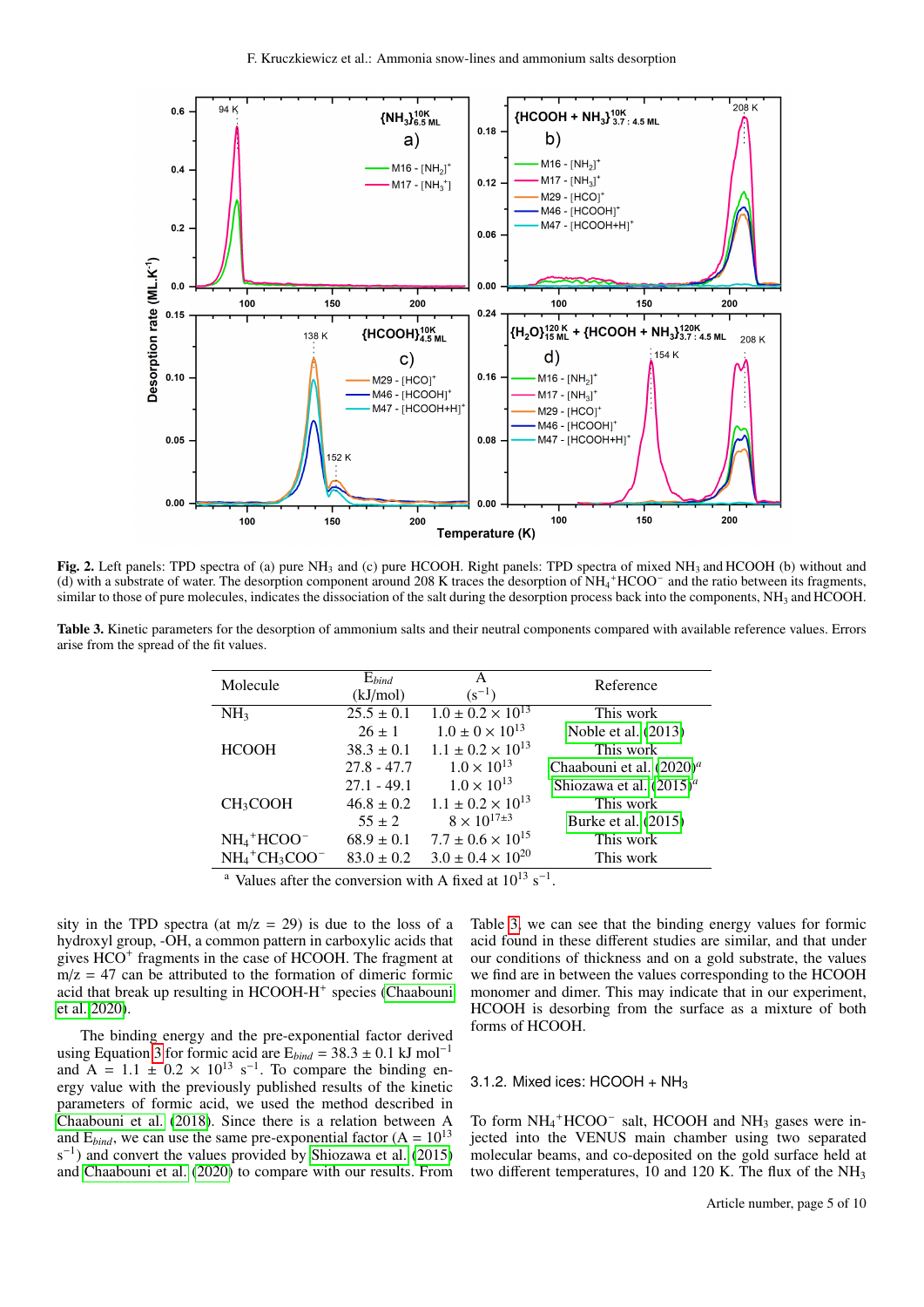beam was set to be 20% in excess compared to the HCOOH beam, which should favor the reaction between the two species.

Figure [1](#page-2-1) show the IR spectra of  $HCOOH + NH_3$  deposited at 10 and 120 K (displayed in yellow and green, respectively). In the experiment conducted at 10 K, it is possible to see absorption features of both species in their neutral form, highlighted in the figure with stars (\*). Comparing this spectrum with the spectra of pure  $NH<sub>3</sub>$  and HCOOH, we can distinguish the presence of NH<sub>3</sub> due to the 3380 cm<sup>-1</sup> absorption band, while in the low wavenumber range two features can be attributed to HCOOH: the high intensity absorption band at 1730 cm<sup>-1</sup> due to the C=O stretch and the broad band at 1216 cm−<sup>1</sup> due to C – O stretch. Other three bands can be distinguished in the spectrum, indicated by arrows, and are consistent with the salt bands associated with the formation of ammonium formate (NH<sub>4</sub><sup>+</sup>HCOO<sup>-</sup>). A broad band of low intensity around 1487 cm<sup>-1</sup> is attributed to the  $v_4$  NH bending mode of NH<sub>4</sub><sup>+</sup> ions and two other absorption bands are bending mode of  $NH_4^+$  ions, and two other absorption bands are found related to HCOO<sup>-</sup>, the  $v_4$  C-O asymmetric and symmetric stretch at 1579 and 1346 cm<sup>-1</sup> (Hellebust et al. 2007: Gálvez ric stretch at 1579 and 1346 cm−<sup>1</sup> [\(Hellebust et al. 2007;](#page-9-49) [Gálvez](#page-9-41) [et al. 2010;](#page-9-41) [Bergner et al. 2016\)](#page-9-28). The presence of ionic features at 10 K indicates that the samples have undergone a reaction during the deposition phase. The proton-transfer between HCOOH and NH<sub>3</sub> is an acid-base reaction that produces  $NH_4$ <sup>+</sup>HCOO<sup>-</sup> and is characterized by a low-activation energy that allows the reaction to occur at cryogenic temperatures [\(Theulé et al. 2013\)](#page-9-22):

<span id="page-5-0"></span>
$$
HCOOH + NH_3 \longrightarrow NH_4^+ HCOO^- \tag{4}
$$

In the experiment where the mixture  $HCOOH + NH<sub>3</sub>$  was co-deposited at 120 K the IR features related to the ion species are predominant (Fig. [1,](#page-2-1) green profile). The most intense band is due to the HCOO<sup>–</sup>  $v_4$  C–O symmetrical stretch which was blue-shifted to 1621 cm<sup>-1</sup> compared to the spectrum deposited at 10 K. Additionally, the other salt bands present at 10 K become stronger and, in general, red-shifted: the broad band at around  $1475 \text{ cm}^{-1}$  of the NH<sub>4</sub><sup>+</sup>  $v_4$  NH bending mode and the  $v_4$  C – O symmetric stretch at 1353 cm<sup>-1</sup>. We point out that in the 120 Ksymmetric stretch at 1353 cm<sup>-1</sup>. We point out that in the 120 Kdeposition experiment NH<sup>3</sup> molecules cannot stick and accumulate on the surface, since their desorption flux is orders of magnitude higher than their accretion flux. Therefore, only ionic forms can be kept on the surface. Despite the short residence time of NH<sub>3</sub> ( $1/k_{des} = 0.08$  s) at 120 K we observe an efficiency of formation of salts equal to one, normalized to the HCOOH partner. This implies that the formation rate is much higher than the desorption rate. Actually, the gradual temperature increase during a TPD favors the reaction between the components producing ammonium formate [\(Hellebust et al. 2007;](#page-9-49) [Gálvez et al. 2010;](#page-9-41) [Bergner et al. 2016\)](#page-9-28).

The right panels of Figure [2](#page-4-0) display the TPD spectra of experiments involving HCOOH and NH<sup>3</sup> mixtures deposited at 10 K without water (b) and at 120 K with water (d). The fragments displayed in the TPD curves of mixed ices are the same showed for pure species. In the experiment performed at 10 K (Fig. [2\(](#page-4-0)b)) the desorption occurs in two steps. A first desorption starts at 80 K and only fragments  $m/z = 16$  and 17 have a relevant intensity. This peak can be attributed to the desorption of NH<sub>3</sub> in excess, that did not react with HCOOH to produce ammonium formate during the warm-up. The second feature shows the desorption of fragments at  $m/z = 16$ , 17, 29 and 46, and occurs at around 208 K. This component desorbing at temperatures higher than the desorption of pure HCOOH and pure NH<sub>3</sub> is attributed to the desorption of ammonium formate. The desorption energy estimated using Eq. [3](#page-3-2) for ammonium formate is  $E_{bind}$  =  $68.9 \pm 0.1$  kJ mol<sup>-1</sup> with a pre-exponential factor A =  $7.7 \pm 0.6$   $\times$  10<sup>15</sup>. Since the stoichiometry of reaction [4](#page-5-0) is 1 : 1, the reaction yield can be estimated considering the limiting reactant HCOOH consumed during the experiment. No residual formic acid desorbs at high temperature, which suggests that all formic acid available reacted with ammonia to produce ammonium formate. Moreover, the areas of TPD peaks confirm mass conservation of the deposited species, indicating that there was no loss prior to desorption and that no change in detection efficiency of the QMS occurred.



<span id="page-5-1"></span>Fig. 3. Mass spectra of NH<sub>3</sub>, HCOOH and NH<sub>4</sub><sup>+</sup>HCOO<sup>-</sup>. Intensities are normalized to the most intense of the peaks for  $NH_3$  (m/z = 17) and HCOOH ( $m/z = 29$ ). For  $NH_4$ <sup>+</sup>HCOO<sup>-</sup>, the fragments corresponding to ammonia are normalized to the most intense of the peaks  $(m/z = 17)$ and the ones from formic acid to the second peak most intense  $(m/z =$ 46).

The desorption profile of ammonium formate also indicates that the salt dissociates releasing neutral ammonia and formic acid to the gas phase at temperatures higher than the desorption temperatures of the pure species. This argument is corroborated because the same fragmentation pattern shows up both in the mass spectra of pure HCOOH and pure  $NH<sub>3</sub>$  and in the TPD spectrum of ammonium formate (Fig. [3\)](#page-5-1). In particular, we observe the exact ratio between mass 17 and mass 16, in addition to the conservation of the total amount deposited. This would have been impossible if a substantial fraction of ammonia had desorbed in the form of  $NH_4^+$ , or directly in the form of salt, which implies a different cracking pattern.

The mechanisms of sublimation of ammonium salts were investigated through  $NH_4$ <sup>+</sup>Cl<sup>-</sup> systems by [Zhu et al.](#page-9-61) [\(2007\)](#page-9-61). The study found that the rate-controlling step in the dissociation of  $NH_4$ <sup>+</sup>Cl<sup>-</sup> salt is the formation and desorption of the [NH<sup>3</sup> ··· HCl] complex that later dissociates without a distinct barrier into  $NH_{3(g)}$  and  $HCl_{(g)}$ . Although in our experiment we cannot measure the formation of a  $[NH_3 \cdots HCOOH]$  complex,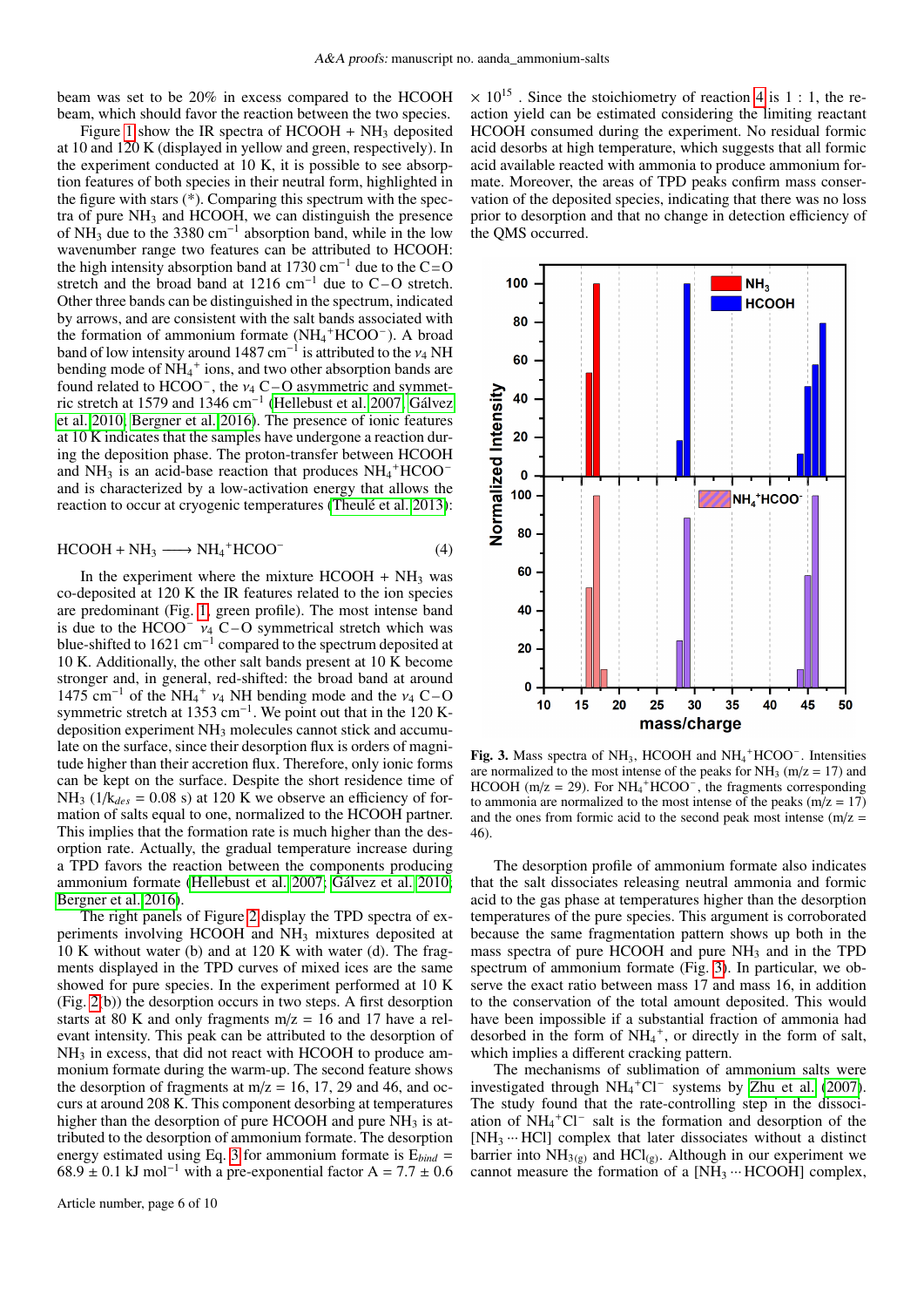we observe that the salt dissociates and releases the neutral components into the gas phase:

$$
NH_4^+HCOO^-_{(s)} \Longleftrightarrow NH_{3(g)} + HCOOH_{(g)}
$$
 (5)

Additionally, only the fragment at  $m/z = 47$  that is associated with the cracking pattern of HCOOH dimers is absent in the TPD spectrum of ammonium formate, suggesting that formic acid does not re-associate into its dimeric form in the gas-phase before reaching the QMS.

### 3.1.3. Influence of water ice mantles on the desorption of ammonium salts

The experiment involving the HCOOH  $+$  NH<sub>3</sub> mixture in the presence of water carried out at 120 K allows us to evaluate the effects of water ice mantles on the desorption of ammonium salts. The RAIRS spectrum of this experiment does not show a significant difference of the absorption features in the spectral interval between 2000 cm<sup>-1</sup> and 1100 cm<sup>-1</sup>. The main difference is seen at around 3000 cm−<sup>1</sup> and shows the characteristic broad band of water due to the – OH stretch.

Panel d) of Figure [2](#page-4-0) shows the desorption rate of ammonium formate on a water ice substrate deposited at 120 K. At around 154 K water desorption reaches its maximum as we can see looking at the ion at m/z = 17, which is 14% of that at m/z = 18 (not shown for clarity). The second desorption peak at around 208 K exhibits the same characteristics as the mass spectra recorded in experiments performed on the bare gold target from 10 or 120 K. The water substrate does not influence the TPD profiles of NH<sup>4</sup> <sup>+</sup>HCOO– , and the salt desorbs as a semi-volatile species after complete desorption of the water ice substrate.

### 3.2. Formation and desorption of ammonium acetate

### 3.2.1. Pure CH<sub>3</sub>COOH

The IR spectra of pure acetic acid deposited at 10 and 120 K are displayed in Figure [4.](#page-6-0) The influence of the deposition temperature and the effect of two substrates (gold and water ice) were evaluated. In the presence of water, acetic acid deposited at 10 K displays three IR bands at low frequencies assigned to the vibration of the carbonyl group. Two bands related to the  $v(C=O)$ absorption feature at 1716  $cm^{-1}$  and 1655  $cm^{-1}$  are observed convoluted. These bands and the absorption at 1290 cm<sup>−</sup><sup>1</sup> are attributed to acetic acid dimers following the values reported in previous studies [\(Bahr et al. 2005;](#page-9-56) [Hellebust et al. 2007\)](#page-9-49). When the deposition temperature increases from 10 to 120 K the bands become narrower and resolved. The 1643 cm<sup>−</sup><sup>1</sup> feature has a broad absorption and low intensity, while the 1722 cm<sup>−</sup><sup>1</sup> and 1290 cm<sup>−</sup><sup>1</sup> bands are sharper and predominate the spectra being the most intense bands.

The upper panel in Figure [5](#page-7-0) shows the desorption profile of  $CH<sub>3</sub>COOH$  and  $NH<sub>3</sub>$  for comparison, already discussed in the previous section. Acetic acid breaks up into several species, the most intense fragment corresponding to  $m/z = 43$ , and is attributed to  $CH<sub>3</sub>CO<sup>+</sup>$  generated after the loss of its hydroxyl group. The fragments related to the parent molecule,  $CH_3COOH^+$  and the dimer,  $CH_3COOH-H^+$ , are the traces for  $m/z = 60$  and 61.

The calculated values of binding energy and pre-exponential factor for the desorption of acetic acid are  $E_{bind} = 46.8 \pm 0.2$ kJ mol<sup>-1</sup> and a pre-exponential factor A =  $1.1 \pm 0.2 \times 10^{13}$  s<sup>-1</sup>,



<span id="page-6-0"></span>Fig. 4. RAIRS spectra of experiments involving the formation of ammonium acetate. The highlighted bands using stars are related to absorption features of neutral acetic acid. When  $NH<sub>3</sub>$  and  $CH<sub>3</sub>COOH$  are co-deposited, the bands related to NH<sub>4</sub><sup>+</sup>CH<sub>3</sub>COO<sup>-</sup> appear (indicated by arrows.)

that are in a good agreement with the values reported previously in the literature [\(Burke et al. 2015\)](#page-9-59).

### 3.2.2. Mixed ices:  $CH<sub>3</sub>COOH + NH<sub>3</sub>$

The IR spectrum of the  $CH_3COOH + NH_3$  mixture deposited at 120 K is showed in Figure [4.](#page-6-0) So far, to our knowledge, the IR spectrum of ammonium acetate has never been reported in the literature, so we used the IR bands of sodium acetate and methyl acetate to identify the salt features [\(Ito & Bernstein 1956;](#page-9-51) [Sivaraman et al. 2013\)](#page-9-52). The  $v(C=O)$  asymmetrical and symmetrical stretch at 1575 and 1428 cm<sup>-1</sup> are attributed to  $CH<sub>3</sub>COO<sup>-1</sup>$ ions. The IR spectrum of sodium and methyl acetate do not display any prominent absorbance in the range between 1490 - 1600 cm<sup>-1</sup>, hence we attribute the 1500 cm<sup>-1</sup> absorbance to the  $v(N-H)$  bending mode of  $NH_4^+$ , corresponding to the same<br>pattern seen in the spectrum of ammonium formate pattern seen in the spectrum of ammonium formate.

The bottom panel of Figure [5](#page-7-0) presents the TPD profile of the  $CH_3COOH + NH_3$  mixture deposited at 120 K. The spectra do not display traces of ammonia or acetic acid desorbing as pure species at temperatures below 180 K. The desorption peak at around 200 K is attributed to the desorption of ammonium acetate. As discussed for the TPD spectra of ammonium formate, the fragments highlighted are the same showed for pure acetic acid and ammonia and indicate that the salt dissociates releasing the base and the acid in their neutral form into the gas phase before being detected by the QMS. In the case of ammonium acetate, the fragment at  $m/z = 61$ , corresponding to one of the fragments of CH3COOH dimers, presents a significant desorption rate, which indicates that dimeric acetic acid could form after the dissociation of the salt.

The binding energy for ammonium acetate is estimated to be  $E_{des} = 83.0 \pm 0.2$  kJ mol<sup>-1</sup> with a pre-exponential factor A = 3.0  $\pm$  0.4  $\times$  10<sup>20</sup> s<sup>-1</sup>. The high value of the pre-exponential factor is a classical trend observed when molecular complexity increases [\(Tait et al. 2005\)](#page-9-62). Quite astonishingly, it is observed that the desorption of ammonium acetate occurs before that of ammonium formate. Usually, the larger the molecular complexes are, the greater the energy of their interaction with the surface, sim-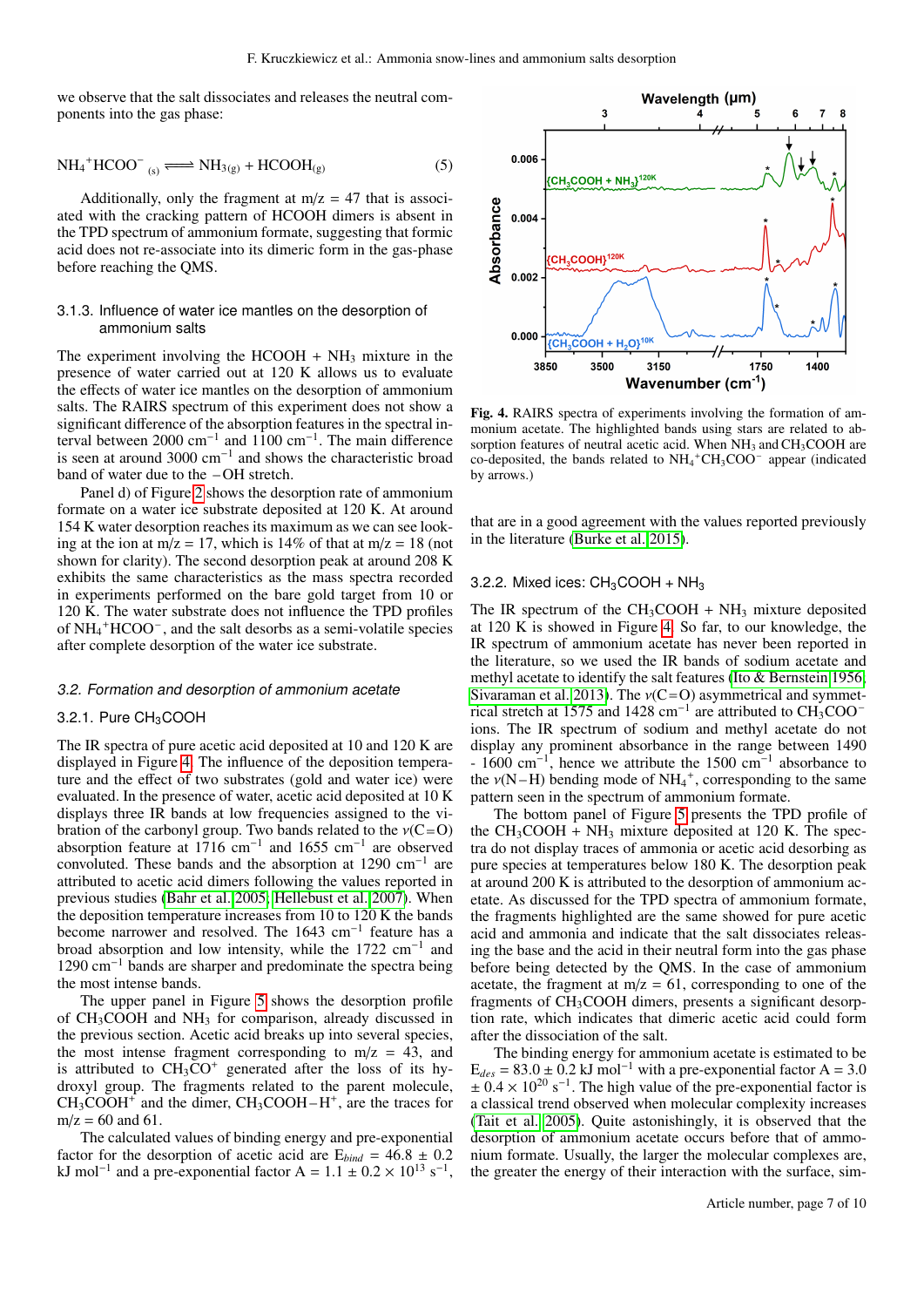

<span id="page-7-0"></span>Fig. 5. Top panel: TPD spectra of NH<sub>3</sub> and CH<sub>3</sub>COOH. Bottom panel: TPD spectrum of  $NH_4$ <sup>+</sup> $CH_3COO^-$ , the sharp profile of the desorption is linked with a high pre-exponential factor and may indicate that the dissociation of the salt is at the origin of the desorption process.

ply because the multiplicity of their interaction increases. This is observed, for example, in the TPD of pure formic and acetic acids, although it is a general rule of thumb (e.g., methanol has a lower binding energy than ethanol, which is lower than that of propanol). This is not what is observed for the salts, and it probably indicates that the desorption of salts occurs concurrently with dissociation into their neutral components. The binding energy would be a kind of measure of the intrinsic stability of the salt, so the ammonium formate is more stable than ammonium acetate, which is probably also related to the stronger acidity character of formic acid with respect to acetic acid, and therefore to its greater propensity to donate a proton. The ability to transfer the proton in the forward or backward reaction is translated in the logarithm of the acidity constant  $(pK_a)$  of the species. This proves that what we are actually measuring is the activation energy of the endothermic backward reaction rather than the desorption energy:

$$
NH_4^+CH_3COO^- \underset{(s)}{\Longleftarrow} [NH_3 \cdots CH_3COOH]_{(s)}
$$
(6)

Once the backward reaction has occurred, the neutrals, which should have desorbed long before (at 199 K t*res* = 4.9  $10^{-7}$  s for NH<sub>3</sub> and t<sub>res</sub> = 1.13 ms for HCOOH), desorb very rapidly at this temperature:

$$
[NH_3\cdots CH_3COOH]_{(s)} \Longleftrightarrow [NH_3\cdots CH_3COOH]_{(g)} \tag{7}
$$

Article number, page 8 of 10

$$
[NH_3 \cdots CH_3COOH]_{(g)} \Longleftrightarrow NH_{3(g)} + CH_3COOH_{(g)}
$$
(8)

The pre-exponential factor hides several physical mechanisms such as a multi-step desorption composed of several elementary activated processes, or a multi-site diffusion energy, resulting in a high (and sometimes temperature-dependent) value of the factor A. Figure [6](#page-7-1) shows the tentative fit of the acetate TPD trace using a pre-exponential factor  $A = 10^{13} s^{-1}$ , used for the other molecules, and the best fit obtained using  $A = 10^{20} s^{-1}$ . The fact we are measuring a (probably multi-step) chemical reaction, rather than a molecular desorption, can explain the high value of the calculated pre-exponential factor.



<span id="page-7-1"></span>Fig. 6. The TPD curve of ammonium acetate is better fitted using a high value of the pre-exponential factor,  $A = 10^{20} s^{-1}$ , instead of  $A = 10^{13} s^{-1}$ used for the other molecules. The origin of this difference is probably because we are not measuring only the desorption process, but a multistep reaction that includes the dissociation of ammonium acetate.

## **4. Discussion**

Observations of the N-bearing carriers (the  $NH<sub>3</sub>/NH<sub>4</sub><sup>+</sup>$  hydride, the nitrogen  $\frac{14}{15}$ N or the hydrogen H/D isotopic ratios in Nbearing hydrides) give information on the chemical evolution of the solar system: from the proto-solar nebula, to the solar system bodies and/or planetary atmospheres [\(Caselli & Ceccarelli](#page-9-29) [2012\)](#page-9-29). Thus, it is important to retrace the chemical journey of the main N-carriers from the pre-solar nebula to the solar system bodies.  $NH_3$  and  $NH_4^+$  are the main observed carriers in ice, although they account for less than 10 % of the overall nitrogen elemental budget [\(Öberg et al. 2011\)](#page-9-14). These two species behave differently with respect to the desorption.

According to [Viti et al.](#page-9-21) [\(2004\)](#page-9-21)'s classification,  $NH_3$  is a  $H_2O$ like molecule, whose desorption is mostly co-desorption with water ice, and as such it can be modeled following the same pattern as the desorption of the water ice mantle.  $NH_4^+$  is a semi-volatile/refractory species (the term refractory applying to species incorporated in the dust grain by a covalent bond and sublimating at much higher temperatures than that of water ice), and the characteristics of its desorption have been measured in this paper. NH<sub>3</sub> can be easily converted into  $NH_4^+$  by a set of thermal reactions involving proton transfer [\(Theulé et al. 2013\)](#page-9-22) in the temperature range found in the warm layers of the disk or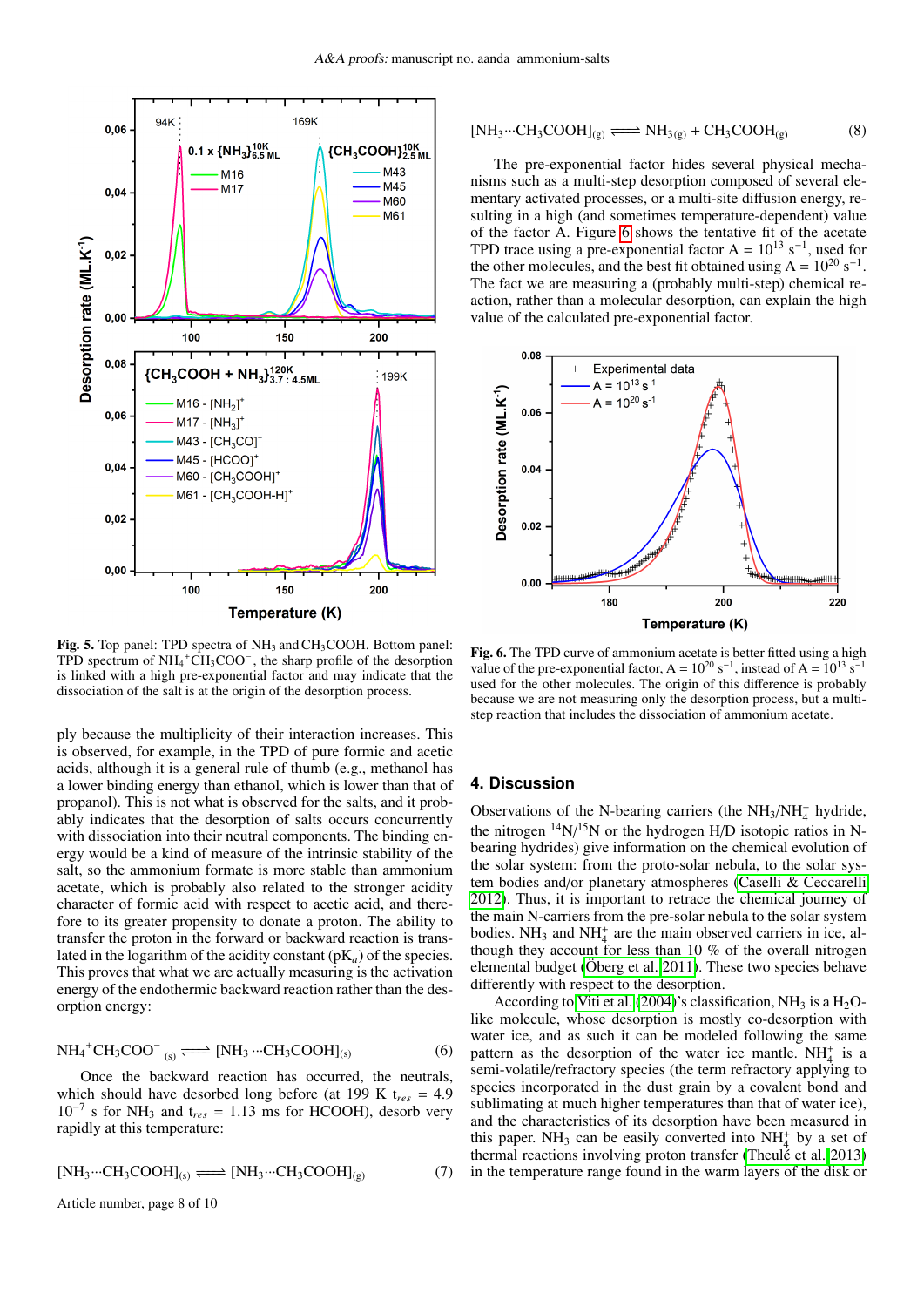even in the disk mid-plane for a low-mass protostar, or in any region of the disk in the case of a high-mass protostar.

We will consider three scenarios:  $i$ , the desorption of  $NH<sub>3</sub>$  (A  $= 1.0 \times 10^{13}$  s<sup>-1</sup>, E = 25.5 kJ mol<sup>-1</sup>) desorbing from a surface as a pure species; *ii.* complete co-desorption of  $NH<sub>3</sub>/NH<sub>4</sub><sup>+</sup>$  with amorphous water ice  $(A = 10^{18} \text{ s}^{-1}, E = 54.5 \text{ kJ} \text{ mol}^{-1})$  that coincides with desorption from the water snow-line location in the disk; *iii.* delayed desorption of NH<sub>4</sub><sup>+</sup> (A = 7.7 10<sup>15</sup> s<sup>-1</sup>, E = 68.9 kJ.mol−<sup>1</sup> , calculated in this work) corresponding to desorption from an "ammonium-line". We can see in Fig. [7](#page-8-0) that, depending on the parameters used in the ammonia/ammonium desorption, the amount of nitrogen stored in solar system bodies located beyond the snow-line can be considerably different, as well as the implications concerning the formation of the solar system. Since ammonia is the only base, lots of species present in the ice can undergo either an acid-base reaction or a nucleophilic reaction with it [\(Theulé et al. 2013\)](#page-9-22). As a result, most of the  $NH<sub>3</sub>$  present in the ice should be locked in a more complex species such as an ammonium salt, which implies a delayed desorption with respect to pure  $NH<sub>3</sub>$ .



<span id="page-8-0"></span>Fig. 7. TPD simulation showing that ammonia can desorb in more than one temperature range depending on its chemical nature and chemical environment. If ammonia is locked in ammonium salts, it desorbs at higher temperature with respect to the water snow-line. The heating rate of this simulation is  $\beta = 1$  K/century, a typical estimation for high-<br>mass stars [\(Viti & Williams 1999;](#page-9-63) [Viti et al. 2004\)](#page-9-21). For low-mass stars, the heating rate would be slower and the effect of delay even more pronounced.

Another important aspect lies in the mild temperature chemistry of semi-volatile species. While the chemistry of the parent molecules (NH<sub>3</sub>, HNCO, HCOOH,  $CO<sub>2</sub>$ ) have been extensively studied either under conditions present in molecular clouds or during the warming resulting from a star formation process [\(Raunier et al. 2004;](#page-9-64) [Bossa et al. 2008;](#page-9-23) [Bertin et al.](#page-9-65) [2009;](#page-9-65) [Bergner et al. 2016\)](#page-9-28), the chemistry of their products, the salts, have not been studied to a significant extent under conditions preponderant beyond the snow-line. Indeed, all molecules present in the icy mantles were supposed to co-desorb with water at the snow-line or at lower temperatures if considered volatile species. The presence of semi-volatile species beyond the snow-line, at distances smaller than about 3 AU from the protostar, enables: *i.* a mild (around 200 K) thermal chemistry; *ii.* a dry (water-free) photo-chemistry; *iii.* a dry ion/electroninduced chemistry due to the solar winds. Since these three energetic processes are stronger beyond the snow-line, semi-volatile molecules are more likely to be included in the soluble or insoluble matter of meteorites. As an example, ammonium perchlorate salt,  $NH_4^+ClO_4^-$ , produces hydroxylamine,  $NH_2OH$ , upon electron radiolysis [\(Góbi et al. 2017\)](#page-9-66).

An interesting finding of this work is that most of the  $\mathrm{NH_4}^+$ is converted into  $NH<sub>3</sub>$  by a back transfer of the proton during the desorption processes, and consequently the thermal reaction NH<sup>+</sup><sub>4</sub>HCOO<sup>−</sup> → NH<sub>2</sub>CHO + H<sub>2</sub>O [\(Lorin & al. 1864\)](#page-9-67) activation barrier is too high to produce formamide in detectable amounts. This is how historically formamide was produced industrially from the heating of ammonium formate [\(Lorin & al. 1864\)](#page-9-67). In a forthcoming paper, we will address the reactivity of salts upon H-atom bombardment.

### **5. Conclusion**

In this work, we presented an experimental study of the desorption of two ammonium salts, ammonium formate,  $NH_4^+HCOO^-$ , and ammonium acetate,  $NH_4^+CH_3COO^-$ , in an astrophysically relevant environment. Based on our results, we conclude that:

- (i) Using IR spectra of mixtures containing  $NH<sub>3</sub>$  and an organic acid, HCOOH or CH3COOH, we showed that ammonium salts are efficiently produced at temperatures as low as 10 K. They undergo a complete reaction with the increase in temperature, with or without the presence of water, which does not affect the desorption process under our experimental conditions.
- (ii) For both salts the ammonium  $NH_4$ <sup>+</sup> transfers back its proton to the corresponding anion to release ammonia and the corresponding acid (HCOOH and CH3COOH). No complex organic molecules (e.g., formamide, acetamide, urea) are formed during the desorption process. Ammonia is the only N-bearing species that sublimates so nitrogen atoms return to the gas phase locked in ammonia at temperatures higher than that of desorption of water ice.
- (iii) Desorption of ammonium salts follows a first-order Wigner-Polanyi law. The kinetic parameters of the desorption of ammonium salts were examined. Both  $NH_4$ <sup>+</sup>HCOO<sup>-</sup> and NH<sup>4</sup> <sup>+</sup>CH3COO– desorb following a first-order desorption with rate constant k<sub>des</sub>= 7.7 ± 0.6 × 10<sup>15</sup> × exp(-68.9 ±  $0.1/RT$ ) for NH<sub>4</sub><sup>+</sup>HCOO<sup>-</sup>, and k<sub>des</sub>= 3.0  $\pm$  0.4  $\times$  10<sup>20</sup>  $\times$  exp(-83.0 + 0.2/*RT*) for NH<sub>4</sub><sup>+</sup>CH<sub>2</sub>COO<sup>-</sup> Both salts are  $\times$ exp(-83.0 ± 0.2/*RT*) for NH<sub>4</sub><sup>+</sup>CH<sub>3</sub>COO<sup>-</sup>. Both salts are<br>semi-volatile species as they desorb at temperatures higher semi-volatile species as they desorb at temperatures higher than that of the desorption of water ice, although lower than room temperature.
- (iv) In a mixture of water ice and ammonium salt, in which the salt constitutes a few percent of the total, the fraction of NH<sup>4</sup> <sup>+</sup>HCOO– that desorbs after the water ice mantle is 98.5%  $\pm$  0.5. This high yield shows that an important part of nitrogen is released after the water ice has completely desorbed.
- (v) It is fundamental to consider the chemical nature of the Nbearing molecules to correctly model their desorption in astrophysical environments. As we have seen in this study, the ammonium sublimation zone turns out to be closer to the protostar with respect to the water snow-line. This has important implications with regard to the nitrogen reservoir available across the protoplanetary disk.

*Acknowledgements.* This project has received funding from the European Union's Horizon 2020 research and innovation programme under the Marie Skłodowska-Curie grant agreement No 811312 for the project "Astro-Chemical Origins" (ACO). It was also supported by the Programme National "Physique et Chimie du Milieu Interstellaire" (PCMI) of CNRS/INSU with INC/INP cofunded by CEA and CNES; the DIM ACAV+, a funding program of the Region Ile de France, and by the ANR SIRC project (GrantANRSPV202448 2020- 2024).